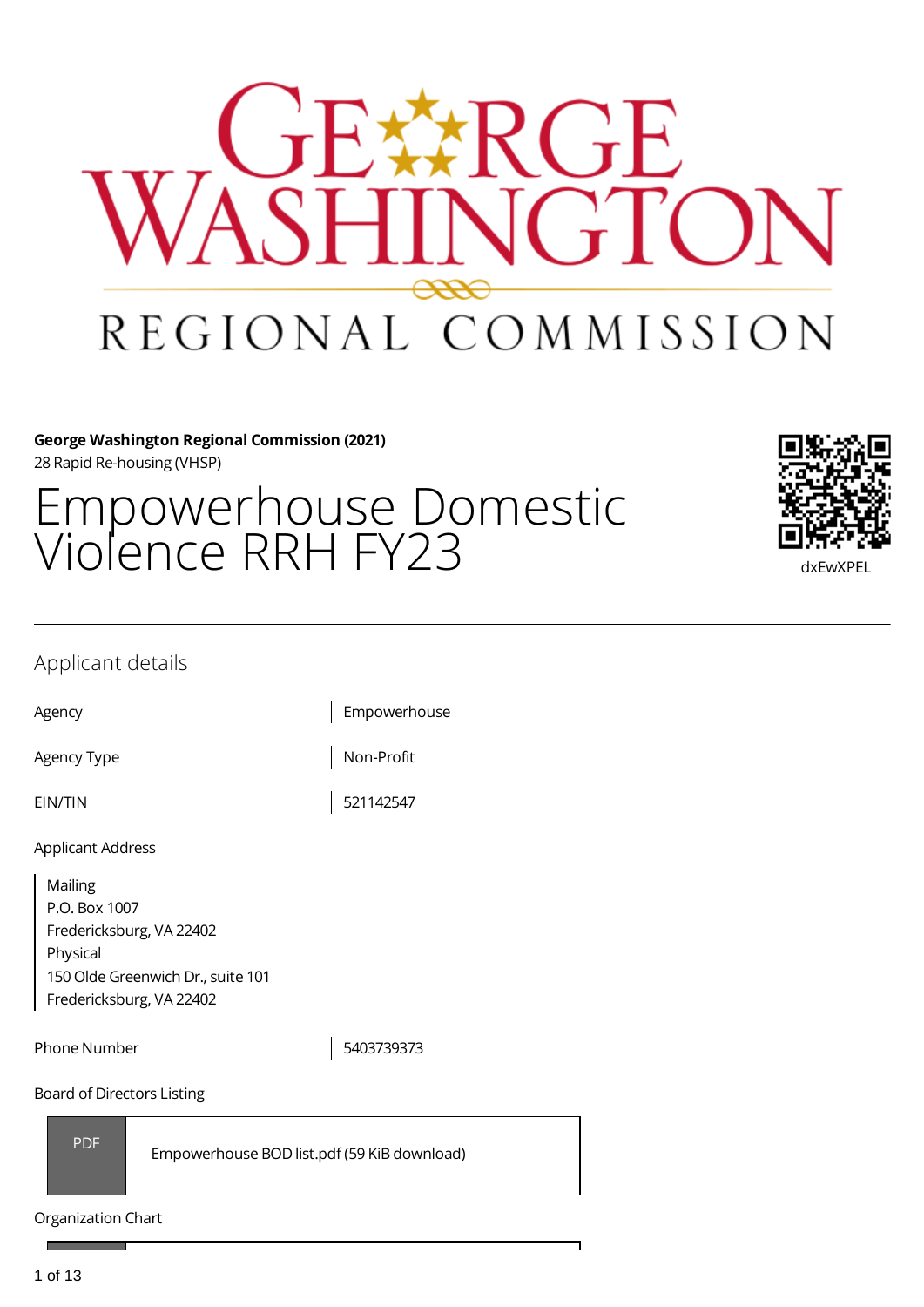#### Organizational Certification and Assurances

| <b>PDF</b> | Empowerhouse grantee cert (106 KiB download) |  |
|------------|----------------------------------------------|--|
|------------|----------------------------------------------|--|

# Application details

| <b>Application Type</b> | Renewal                   |
|-------------------------|---------------------------|
|                         |                           |
| Project Contact Name    | Kathy Anderson            |
| Project Contact Title   | <b>Executive Director</b> |
| Project Contact Phone   | +15403739372              |
| Project Contact Email   | Kathya@empowerhouseva.org |
|                         |                           |

### **Household Type**

Indicate the percentage (%) breakdown of household types targeted by this project.

|                |                                | New         | Renewal | Expansion |
|----------------|--------------------------------|-------------|---------|-----------|
| 1              | Households without<br>Children | $\mathbf 0$ | 75      | 0         |
| $\overline{2}$ | Households with<br>Children    | $\mathbf 0$ | 25      | $\Omega$  |
| 3              | Total                          | 0           | 100     | 0         |

#### **DV Participants**

What percentage of households will be served through the Victim Service Coordinated Entry Process (including coordinated assessment for shelter/prevention and prioritization for rapid re-housing)?

|                                     | <b>New</b> | Renewal | Expansion |
|-------------------------------------|------------|---------|-----------|
| Households Served<br>through Victim |            | 100     |           |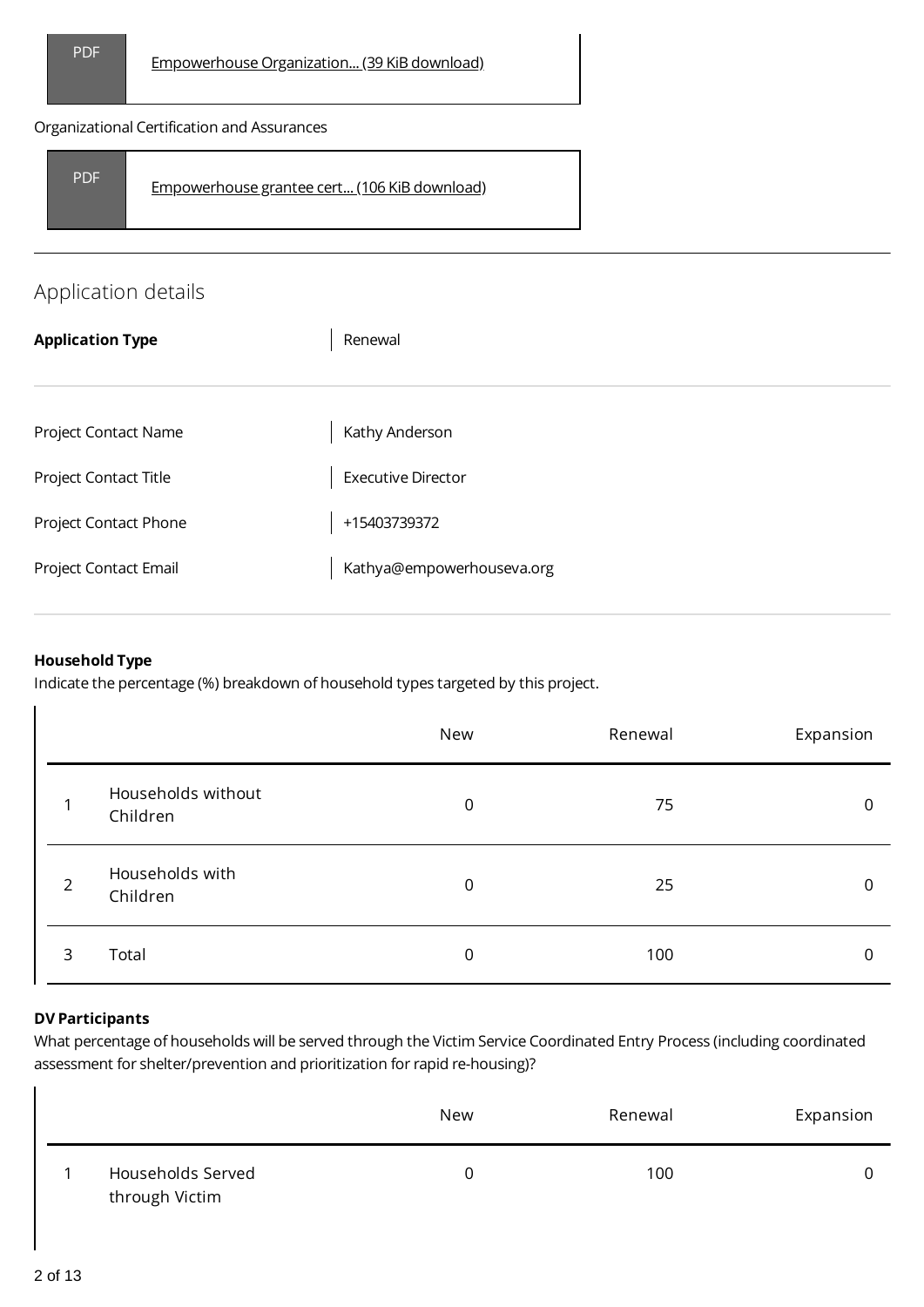#### **Review Date**

2022-03-26

 $\overline{\phantom{a}}$ 

The applicant organization's governing board discussed/ will discuss this application for funding at a meeting held on \_**\_\_\_\_** (date).

#### **Acknowledgement**

The submitting applicant organization will act as the responsible fiscal agent for any funds received and will comply with applicable tax laws, regulations, and CoC policies. By submitting this application, we agree that we have read and approve of the content of this application.

# **Rapid Rehousing Budget**

|                |                                                                 | <b>New</b>       | Renewal Amount   | <b>Expansion Amount</b> |
|----------------|-----------------------------------------------------------------|------------------|------------------|-------------------------|
| 1              | Housing Search and<br>Placement                                 | $\mathsf 0$      | $\mathsf 0$      | $\mathbf 0$             |
| $\overline{2}$ | Housing Stabilization<br>Case Management                        | $\boldsymbol{0}$ | US\$52,617.00    | $\mathbf 0$             |
| $\mathsf{3}$   | Housing Stabilization<br><b>Financial Assistance</b>            | $\mathbf 0$      | US\$10,000.00    | $\mathsf 0$             |
| $\overline{4}$ | Housing Stabilization<br>Services                               | $\mathbf 0$      | $\mathbf 0$      | $\mathbf 0$             |
| 5              | <b>Rent Arrears</b>                                             | $\mathbf 0$      | $\mathbf 0$      | $\mathbf 0$             |
| 6              | Rent Assistance                                                 | $\mathsf 0$      | US\$52,797.00    | $\mathsf 0$             |
| $\overline{7}$ | Services Location<br>Costs                                      | $\mathsf 0$      | $\boldsymbol{0}$ | $\mathbf 0$             |
| 8              | Veteran Housing<br>Stabilization<br><b>Financial Assistance</b> | $\boldsymbol{0}$ | $\boldsymbol{0}$ | 0                       |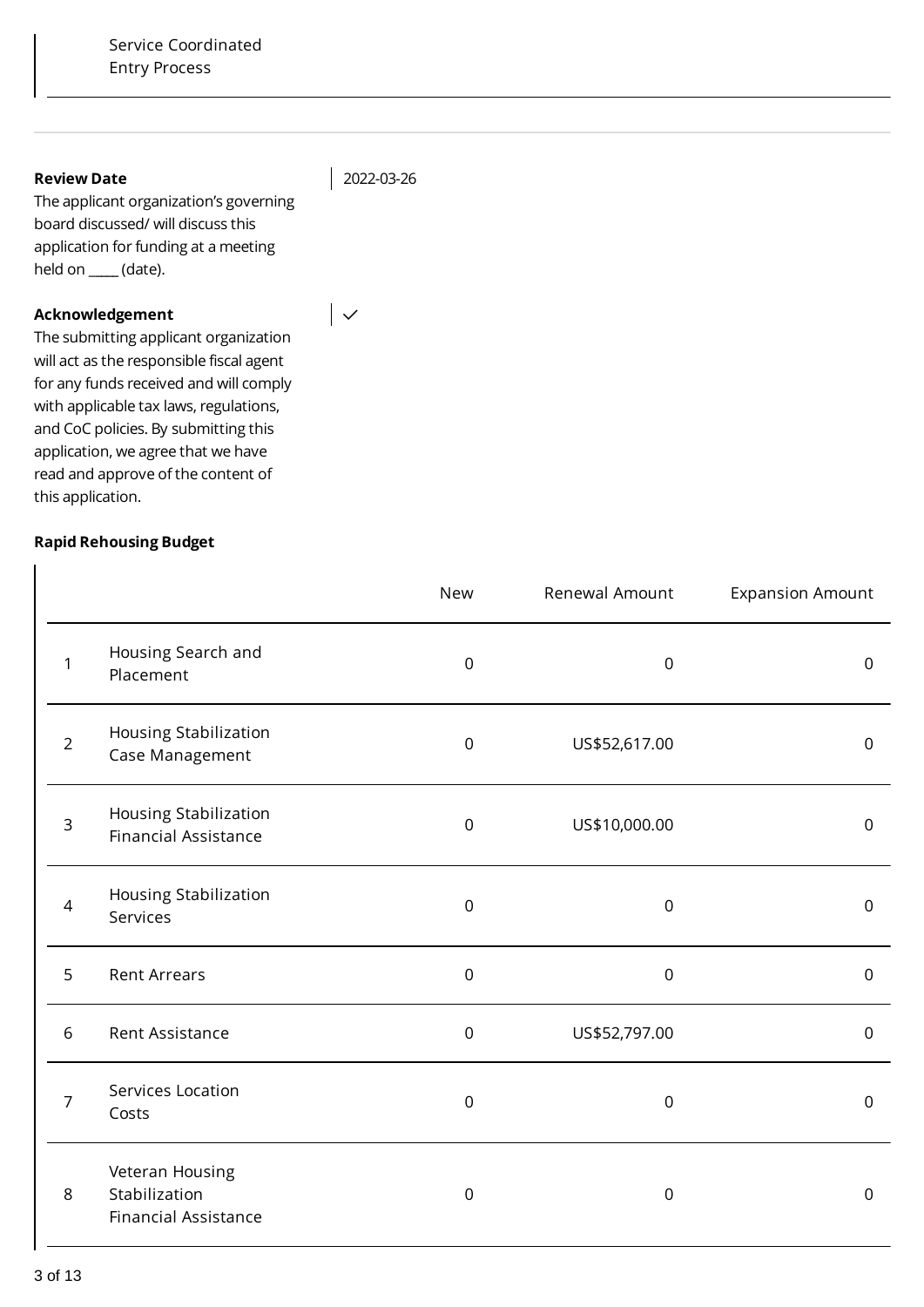| 9  | Veteran Rent Arrears         | 0              | 0              | 0 |
|----|------------------------------|----------------|----------------|---|
| 10 | Veteran Rent<br>Assistance   | $\mathbf 0$    | 0              | 0 |
| 11 | Total                        | $\overline{0}$ | US\$115,414.00 | 0 |
|    | <b>Administration Budget</b> |                |                |   |

|                | New Amount | Renewal Amount | <b>Expansion Amount</b> |
|----------------|------------|----------------|-------------------------|
| Administration |            | US\$4,727.00   |                         |

#### **Budget Narrative**

Provide details for each line item requested.

\$52,797- rental assistance to rapidly re-house 10-15 domestic violence victim households/year to permanent housing quickly. \$52,617.00- .95 FTE Domestic Violence Housing Advocate wages and benefits to work with DV victims fleeing domestic violence at shelter and in the community to link them with other providers and services that will quickly re-house them or help them with barriers to housing assessments, housing plans, and to address their housing barriers to promote housing stability through a dedicated team of voluntary and accessible services with the employment specialist and housing locator, meet at least monthly with rapidly re-housed clients and ensure re-certification function.

\$10,000.00- financial utility assistance & security deposits for rapidly re-housed DV victims to address housing barriers and support housing stability for 5-8 DV RRH households per year.

\$4,727.00-administrative support for the Grants Manager who prepares the data, completes and submits the statistical reports.

#### **Match**

PDF Match [Empowerhouse](https://gwregion.grantplatform.com/r/file/ZA2XURXakH6VnEVl) RRH.pd... (77 KiB download)

#### **Other Funding Sources** Detail the other funding sources the agency has access to for this project.

Empowerhouse leverages funding from the US Department of Justice Office on Violence Against Women Federal Grant for DV Survivors to be RR housed. Empowerhouse manages the FRCoC DV Bonus funds through the Housing and Urban Development CoC grant to benefit the RRH of DV victims. Local government, private foundations, and private donations also support this programming. Currently Empowerhouse also is a CoC DHCD CHERP recipient and manages that grant funding for DV victims as part of the CARES ACT and ARPA funding released from the state for RRH activities during the pandemic.

#### **Project Scope.**

Provide a description that addresses the entire scope of the proposed project.

Empowerhouse Rapid Re-housing (RRH) activities assist homeless victims of domestic violence (DV) in attaining permanent housing quickly and increasing self-sufficiency. DV RRH offers financial assistance and supportive case management to individuals and families homeless from DV in Spotsylvania, King George, Caroline, Stafford Counties, and City of Fredericksburg (PD16). They may be referred through the FRCoC Coordinated Entry or reach out directly to the Empowerhouse 24- hour hotline (FY21-2,052 calls which was a 32% increase from the previous year) through the Victim Service Coordinated Entry process for services. RRH will provide rental, deposit, utilities, and housing assistance subsidies at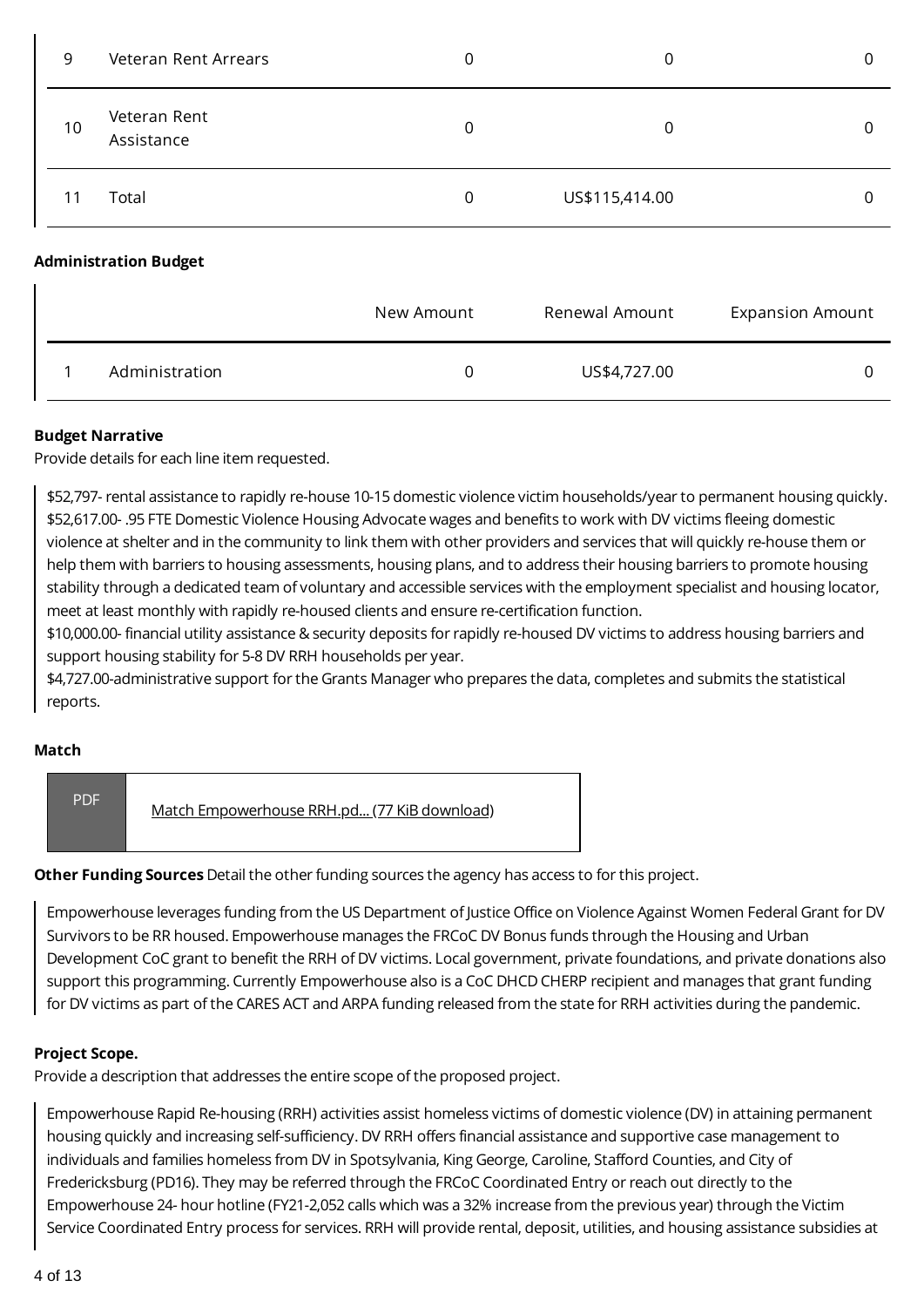participants' chosen and rental lease with landlord scattered site apartments and homes.

Participants begin with the Shelter Services Coordinator who implements the prioritization assessment tool and supports them in creating a housing plan (259 people including children were sheltered in FY21). Households most highly prioritized based on the most significant barriers to obtaining housing will speak to the Housing Advocate (HA) who helps prepare the survivor and her family in obtaining housing. The Empowerhouse Housing Case Manager (HCM) and the Housing Locator (HL) attend lease signings to ensure participants understand all aspects of the process and forms. The HA prepares invoices to pay rent and other financial assistance and continues to promote setting short- and long-term goals to increase independence including measures to strengthen safety and economic well-being related to abuse. Empowerhouse contracts with Rappahannock Goodwill Industries for a DV trained Employment Specialist (ES) that provides voluntary services strictly to DV survivors in housing. The ES works with them on job searches, resume writing and interviewing techniques and also focuses on helping them overcome barriers to employment. The HCM and ES continue to meet with survivors at the residences and other locations to work on housing stability goals and employment including attainment, maintenance, promotion, increasing skills, scholarships, education, and ongoing financial stability. This may include solving barriers such as transportation, childcare, and lack of skills.

DV RRH will pay a security deposit and at least the first two months of rent in full. Each client who needs it will receive a set amount of money monthly for utilities, based on what is included in the rent and the size of the unit. After two months the client's financial status will be reassessed and Empowerhouse will determine if a client is able to start paying a portion of their rent and more utilities. Every 3 months the HA performs recertification to determine their current income and eligibility for rental assistance. Once a client is able to take on full financial responsibility, case management services are still offered and available to ensure stability is maintained.

## **Community Need.**

If renewal funding is being requested, explain how the project continues to meet a community need and/or fill a system gap. If new/expansion funding is being requested, explain how the additional funds will increase system capacity and justify the community need for additional capacity. Be sure to use data to support the demonstrated need and detail the methodology for determining gaps within the system.

Empowerhouse served over 3,500 people exposed to domestic violence (DV) last year. Race and Ethnicity Demographics: 47% White, 21% African American, 16% Hispanic, 13% Unknown, 1% Asian, 1% Native American. 11% had LEP and were served by 2 full-time bilingual (Spanish) and bicultural Empowerhouse employees. This past year was the highest number of DV survivors we were able to house and sustain in their own housing for a total of 123 people (76 of which were children) which was a 38% increase in people helped and sustained in housing over pre-pandemic levels. We sheltered and housed clients for 38,279 bed nights at a 51% increase this past year over pre-pandemic levels 2 years ago. Empowerhouse increased rent assistance payments last year with 35% increased expenditures over pre-pandemic levels of spending to keep survivors in housing and to continue to help new families enter housing to change their situation safely and independent from abuse. Renewal funding for Empowerhouse RRH assists individuals and family household DV survivors (42 people in FY21) to re-enter and/or stabilize in housing as soon as possible. They become homeless because they fled or are fleeing DV and have no other options for themselves and their children or they have tried other options and were unable to achieve housing stability and as a result seek entrance to the Empowerhouse DV shelter. As the only DV services organization serving our 5 localities, Empowerhouse maintains the Victim Services Coordinated Entry Process through its existing 24-hour DV hotline. In FY 21, of the 118 adults and children supported in their own housing through the Empowerhouse housing supports, we supported and subsidized 42 households with 76 children with rental subsidies, case management, employment and education as they entered or stabilized in housing. 42 households, 34 of which were households with 76 (4 adults) children and 8 of which were single households, received financial support from Empowerhouse RRH. DV Survivors experience their own barriers to rehousing as well as those experienced within the general homeless population, sometimes compounded. Many DV survivors in housing experienced victimization by multiple relationships with violence and exploitation. For some this has led to substance use to cope with pain and for others, forced substance use was part of the abuse and coercion used by their abusive partners to control them. Once housed, many are coping with mental health needs, other chronic health conditions, and disabilities as they gain stability in their housing. Most of them are voluntarily working on GEDs or certificate programs, employability skill building, transportation, and continued legal matters related to DV, custody, and support as part of their self driven goals. This subset of homeless individuals and families receive the support to enter housing quickly while receiving critical DV trauma informed services for their eventual success in housing stability.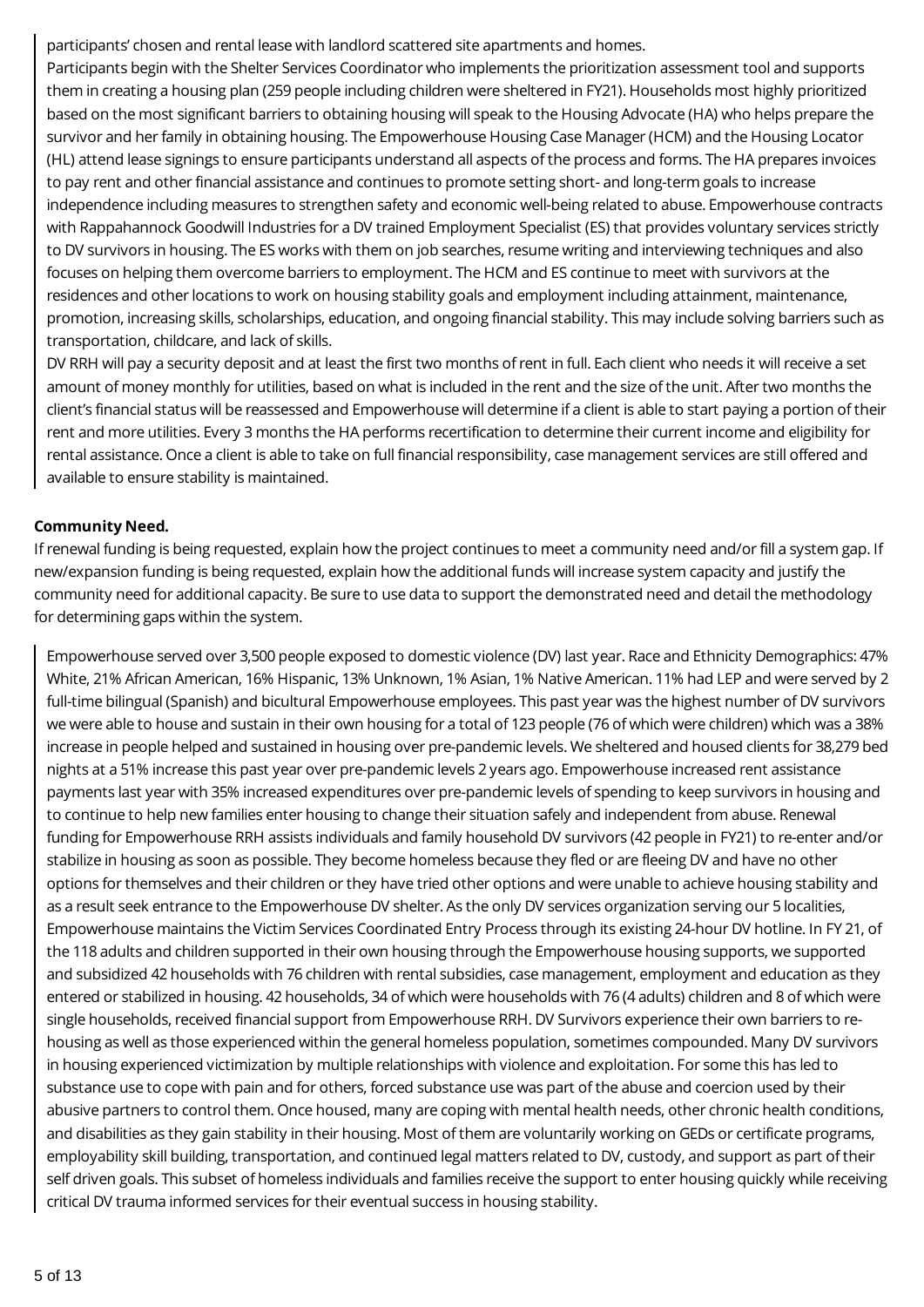#### **Eligibility.**

Certify that the project will adhere to the FRCoC Coordinated Entry Policies & Procedures, including the following requirements of the document:

- $\checkmark$  Follow the Housing First model
- $\checkmark$  Participate in the FRCoC Coordinated Entry Process and/or the Victim Service Coordinated Entry Process (including coordinated assessment for shelter/prevention and prioritization for rapid re-housing)
- $\checkmark$  Adhere to established project standards
- $\checkmark$  Collect data through HMIS or a comparable database

**Prioritization Process.** Describe how the project receives referrals, determines eligibility, and prioritizes clients. How were these prioritization criteria developed?

As part of the coordinated entry process, individuals and their families in PD 16 who are homeless due to domestic violence (DV) are referred to Empowerhouse via the 24-hour hotline (2,052 calls in FY 21). If DV victims cannot be prevented from becoming homeless, they are assessed for shelter. Empowerhouse Diversion may include accessing protective orders or reviewing safe family and friend options. Homeless victims are assessed and usually enter our DV shelter first (129 victims and their 123 children in FY 21) but may also connect directly with DV RRH services if they are homeless and are not able to enter the shelter. Once safely in shelter and their immediate physical and emotional crisis needs are met, Shelter staff work with the victim to complete a housing plan. Victims without alternative housing options and interested in RRH can choose to be assessed through staff completion of the DV Prioritization Tool (adapted from the FRCoC prioritization tool to be appropriate to DV survivors and includes the DV history and a number of barriers that would compound the challenges of moving toward housing without assistance and reviewed by the FRCoC). The Empowerhouse RRH written Policies and Procedures guide the processes of prioritization, the prioritization tool, and RRH program entry. The DV Housing Advocate (HA) reviews the completed tool. Those entering directly from the community meet with the DVHA to complete the prioritization tool. Clients assessed via score or case conferencing to be least likely to self-resolve will meet with the DVHA. She helps the participant understand the program and services available to them and the responsibilities of both parties. Once victims agree to the program, and if funding is available, applicants are immediately accepted; begin necessary forms. The HCM uses the referral information to understand the participant's housing barriers and works with area landlords to negotiate housing placements. They place the victim and their family in permanent housing as quickly as possible. The length of time for placement varies based on the HCM's case load and the client specific housing barriers. Barriers may include previous evictions, judgments, criminal history, lack of immigrant status, lack of income, poor credit, brain injury, large family, significant trauma histories. For the 42 households served with Empowerhouse DV RRH in FY21, the average length of time between acceptance into the program and entering their own housing was 36 days.

#### **Leveraging Partnerships.**

Describe how the project leverages mainstream resources to support client's immediate housing crisis. Provide project and community level examples.

The team will divert DV victims to the FRCoC diversion and prevention program which prioritizes DV households if this will keep clients from entering shelter. Once in the RRH housing team works with each client to assess their individual barriers to maintaining housing and identify their needs, available community resources are discussed. Empowerhouse has established strong relationships with community organizations and agencies throughout Planning District 16 to quickly connect RRH participants as their needs are identified. The DVHA and DVHCM provide referrals, accompaniment and advocacy as needed (and as allowed by confidentiality rules and client's written permission). The dedicated Rappahannock Goodwill Industries (RGI) DV Employment Specialist works with most clients on their education, job skills and employment needs. The connections established with the ES, related to any workforce services available at RGI, the tutorials, certifications, and area Colleges are continuing relationships that they will be able to access and benefit from long term. Local DSS Departments coordinate benefits e.g., Temporary Assistance for Needy Families and Childcare subsidies for DV victims. Clinics and health centers are connected to clients while in the program. We hired a part-time SOAR Case Manager (Social Security Outreach, Access, and Recovery) to seek SSI/SSDI disability benefits when they or their children have profound medical conditions. This will establish a long term Social Security connection of support.

Some members of area churches attend the Empowerhouse 40 hour DV volunteer training. They help to connect some of our housing clients in further ways to jobs and military connections. Empowerhouse partners with the school systems and encourages parents in the program to be partners with teachers and PTAs. The ES will meet clients in local libraries in an effort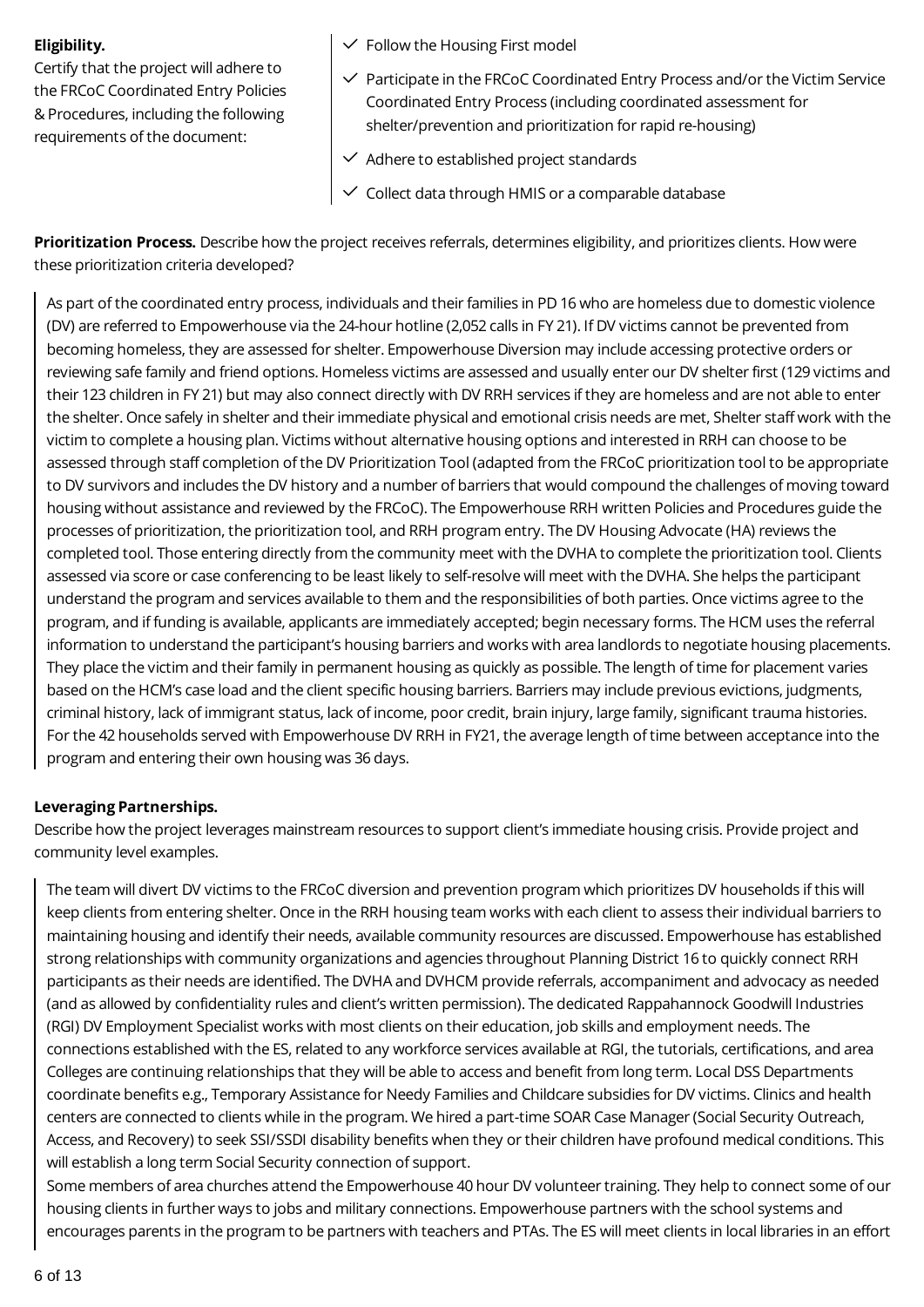to ensure they have a connection to books, computers, and information.

Many have barriers due to mental health and substance use. If not already connected, we help clients access RACSB disability and counseling services which has and will help them maintain stability in housing. The National Counseling Group provides in-home counseling to some clients. Our participants also utilize counseling services at Snowden. Clients with substance use concerns know they can seek treatment at RACSB and their Crisis Stabilization.

Additionally, resource information is regularly shared with clients. SERVE operates a food pantry accessible to our Stafford clients. SECA, Salvation Army, and CVHC are resources they may need to access if they get behind on a housing or utility bill. Legal Aid Works prioritizes assisting DV victims in civil proceedings such as POs, custody; a procedure to expedite intake when we have an undocumented victim. RUW provides free tax preparation.

**Service Availability.** Are services available to the entire community? Include how the project ensures services for: 1. Households located in all areas of the CoC service area; 2. Singles/families, men/women, and the following harder to serve populations: sex offenders, large families, medically fragile, LGBTQ+, unaccompanied youth; 3. Households with accessibility concerns including language and mobility; 4. Households with limited or no personal phone or internet access.

The Empowerhouse Domestic Violence (DV) Shelter is on one level with bedrooms and suites which lock for privacy, space, and peace of mind. The shelter often is the first stop when accessing DV RRH Services. Serving individuals and families in this one-level building with wheelchair accessibility: it has accommodated people with disabilities, large families with additional bedrooms, bathrooms, and living areas, fewer bunk beds allowing for easy access for injured or less mobile individuals, more space to move about, less crowded conditions, and less concern about gender identification with less sharing of bedrooms and bathrooms. The size was increased which allows for more peace of mind and less anxiety by people already traumatized by domestic violence. The building has a suite with additional modifications to allow the deaf or hard of hearing to be signaled by various needs to interact and be alerted. The building has a communal phone and computers with internet access for residents.A number of Empowerhouse RRH clients have criminal backgrounds which creates barriers for entering housing but not in accessing Empowerhouse services.

There have been several families with 8 children in the shelter who also were able to go into the DV RRH program. Of the individuals served by VHSP DV RRH services, 6 were mentally ill; 3 were abusing substances; 2 had chronic health conditions; and one had a physical disability. DV RRH served several families with adult children keeping them housed despite their efforts to become independent and unaccompanied youth.

During COVID-19, the majority of participants had setbacks maintaining employment due to illness or new childcare needs related to schools turning to remote instruction and lack of available childcare due to daycare closings. Empowerhouse responded by increasing rental assistance amounts and increasing the number of months of payments when income otherwise would have been flowing. Additionally increased financial deposits were paid to secure housing leases in the competitive market. Additionally, rents, on average, have increased over COVID as a result of the low housing inventory due to the eviction moratorium. Many RRH clients were provided phones, computers, and internet or assisted to connect with programs that helped them obtain personal technology. Some of the households not only contracted COVID-19, but their illnesses persisted making chronic conditions worse and even debilitating. Empowerhouse facilitated their entry into voucher based housing through FRCoC coordination.

Empowerhouse has satellite offices in Sheriff's Offices in King George County, Stafford, and soon in Spotsylvania. Its outreach to schools, court systems, and the hospitals help people from all of the localities access the services.

# **Housing First.**

Describe in detail how your organization implements a Housing First approach. Include specific examples such as organizational or programmatic policies, procedures, guidelines, etc.

The DV Shelter staff support every sheltered DV victim with a voluntary housing plan. On occasion the survivor may directly enter housing if they are literally homeless but not having entered the shelter. Per Empowerhouse RRH Policies, except for minimum eligibility requirements, there are no pre-conditions for enrollment which is a standard and important housing first approach. The minimum per policies are as follows:

· A survivor of domestic and/or sexual violence, dating violence, or stalking;

· Eighteen years old or legally emancipated minor;

· Literally homeless and in need of housing without the resources or support networks to obtain other permanent housing. Once accepted and prioritized, the DV RRH case management team attempts to connect to housing the individual or family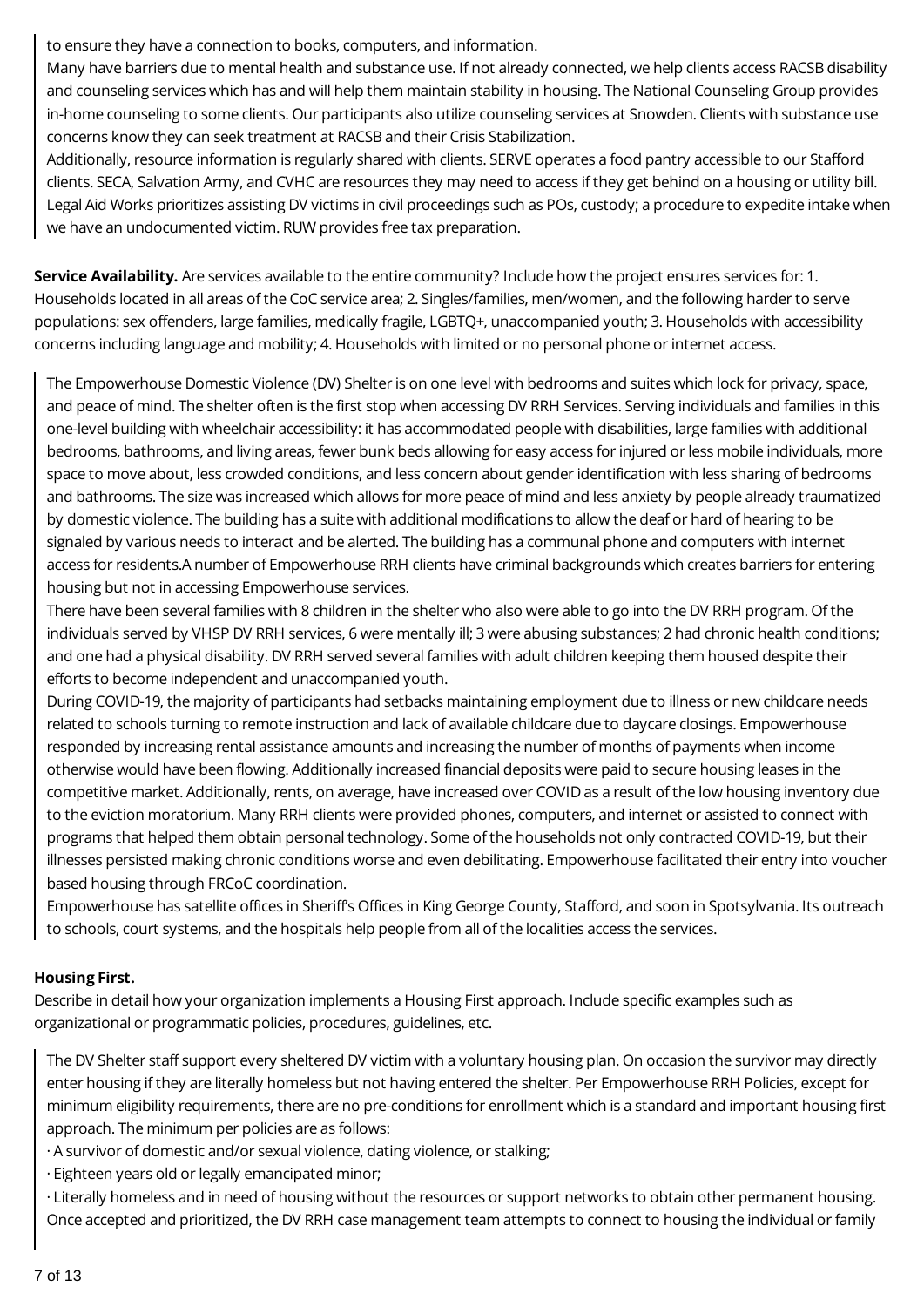first who is least likely to self resolve using our prioritization tool with questions related to barriers to housing entry and their DV situation. The DV Housing Advocate (DVHA) and DV Housing Case Manager (DVHCM) begin working with the participant. Per Empowerhouse Policies, "The goals of RRH case management are to help households obtain and move into permanent housing, to support households to stabilize in housing, and to connect them to community and mainstream services and supports. Once the client chooses a location, with the application fee paid with Empowerhouse subsidies if requested, the DVHCM attends the lease signing and helps as needed with supporting the entrance into housing with utility connections and payments if needed, the deposit and first month's rent." The DVHA works with the participant to select furniture if needed from the Furniture Bank. Empowerhouse pays a quarterly contribution to Micah through an MOU with Micah, Habitat, and Hope House to ensure the continued availability and delivery of items is provided as they are often needed in setting up a household and necessary to facilitate quick entry to housing.

Empowerhouse also subcontracts with Rappahannock Goodwill Industries to support a DV trained Employment Specialist (DVES) dedicated to the Empowerhouse DV clients in RRH. The DVES serves and meets the DV survivor entering housing as soon as practical for the participant and makes them aware of the services available.

Additional supports during the initial phase to facilitate quick access to DV RRH include (and in policies):

- · Safety planning including assessing new rental unit and its location
- · Court and hospital accompaniment
- · Obtaining necessary identification
- · Services in Spanish through available staff and in Spanish and other languages through Language Line Supporting access to legal remedies for crime victims to obtain documented immigration status
- · Education on tenant rights and responsibilities
- · Emergency transportation
- -SOAR services
- -Helping to connect with mainstream benefits and McKinney Vento School supports

## **Requirements for Assistance.**

Does either the organization as a whole or this project have any rules or requirements for assistance that could act as a barrier to services (i.e. birth certificate or photo ID, residency requirement, service participation requirement, etc.)? Please list each requirement, describe the purpose of the requirement(s), and describe the efforts the organization makes to assist households in need of services that do not or cannot meet the requirement(s).

The Empowerhouse DV shelter has a curfew of 8 PM on weeknights and 11 PM on weekend nights. This serves as a safety precaution for our clients as the majority of residents are seeking safe shelter from their abusive partners. It is safest for staff and residents to have an overnight period of time when people are not coming and going at night, a time that allows the household to settle in; the alarm is set; and everyone is accounted for and concerns are addressed at a reasonable hour. This also benefits families with children and those who work in the morning by reducing the amount of disruptions. For individuals who have employment that requires a more flexible schedule or another unique situation, accommodations are made by the shelter staff to support individual needs. Shelter entrances are accommodated at all hours. Emergencies necessitate leaving during curfew hours.

No other rules or requirements are in place that might be considered as a barrier to services. The items mentioned in the question are not required by Empowerhouse, DV RRH, or the DV shelter.

#### **Length of Assistance.**

How is the length of financial and/or supportive service provision for households in the project determined? How was this process determined?

The recertification of income process, every three months, will determine whether a participant continues to receive financial assistance. Supportive services are more flexible and dependent on client need, choice, and desire. Services are voluntary. Rather than mandating a length of time, client choice is paramount, and participation varies. Each participant is assessed at program start to determine needs, dreams, goals, and voluntary services available in house and in community. The DV Housing team including the dedicated RGI Employment Specialist (ES) helps participants develop personal budgets and goals including their timeline for obtaining and or retaining employment and/or benefits. It is a choice to work with the ES, she assesses their education, job skills, employment needs, barriers, and helps create a client driven action plan. The ES also assists in identifying potential jobs, writing resumes, cover letters, and preparing job applications. She helps them overcome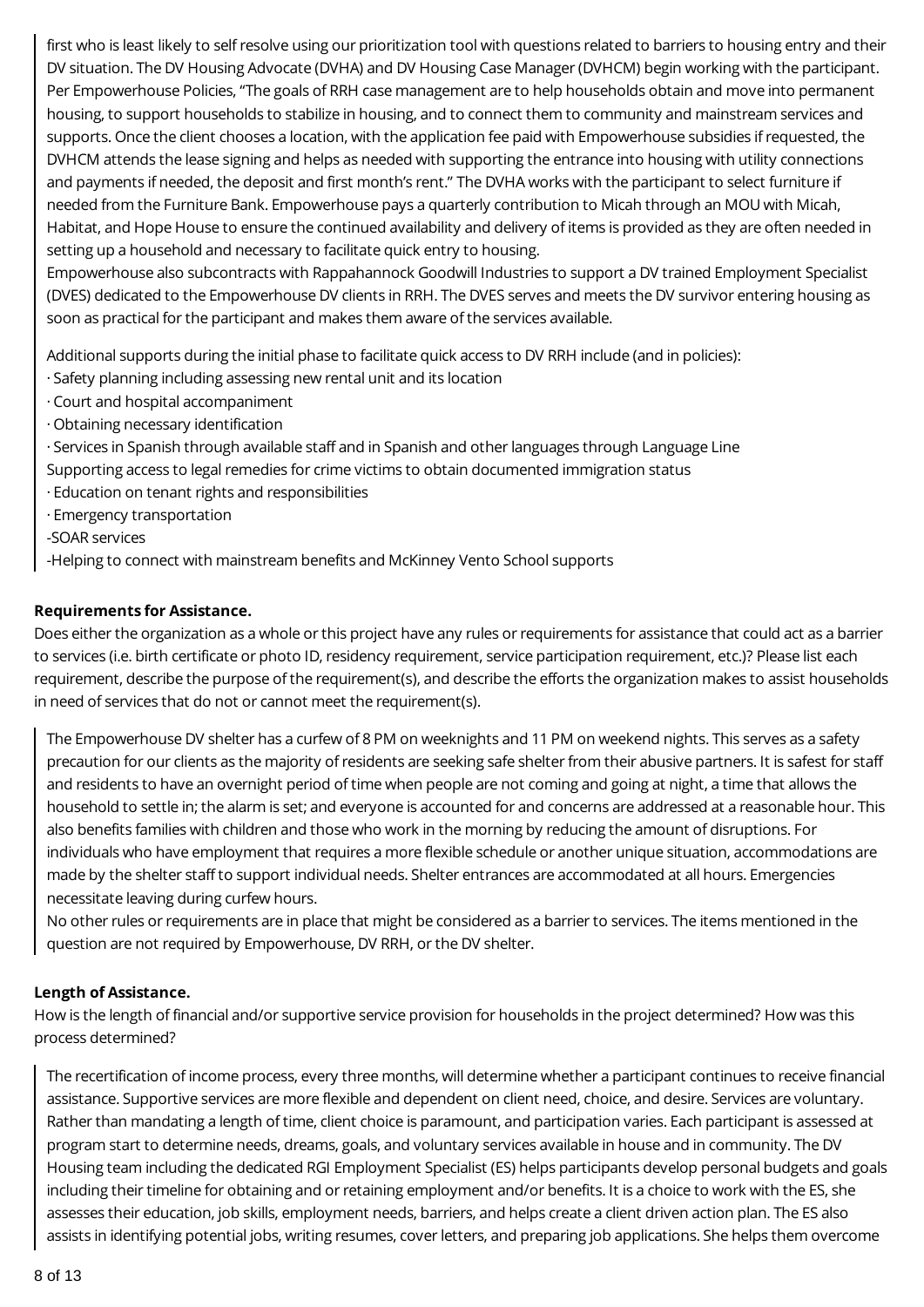barriers to employment such as transportation (53%), childcare (33%), disability (40%), little to no work history (30%)/education (73%), LEP (14%), substances use, and a criminal background (30%) often stemming from abuse. She assists survivors with computer tutorials via the mobile and on-site Job Help Center. The team also links them and facilitates their application, entrance, financial aid, and participation in college programs as they identify career paths. A former DV ES now heads WIOA Career Services.

Familiar with DV RRH, participants have extra help navigating education and career services. The team assists women in applying for the DV Women's Independence Scholarship Program which provides educational support including stipends, housing payments, computers, etc. through personal grants. Empowerhouse, the co-applicant, writes checks for items requested by

#### the client recipient.

The Housing staff will periodically implement voluntary seminars that include the Allstate Moving Ahead through Economic Empowerment curriculum specifically for DV victims, educational opportunities, dynamics of DV, physical and mental health resources, parenting and childcare resources, and others as identified by clients.

They develop a monthly newsletter to include job listings, scholarship opportunities, affirmations, healthy recipes, announcements, etc. Over 3 fiscal years: 77% (108 DV victims) of DV RRH clients pursued voluntary employment services and worked to overcome many barriers. (48) 66% of them gained employment within one year. Of those already employed, 77% maintained employment (33 of 38). These numbers do not speak to other successes of

promotions, income gain, scholarships, certification, and educational attainment (27% furthered education in FY 19: 45% in FY 20). This is impressive given the odds and things they have had to overcome and continue to overcome.

#### **Barriers to Services.**

Are there any existing barriers in the community that would prevent a household from accessing services or permanent housing? What is the project doing to address these barriers?

Empowerhouse empowers survivors and their children to believe in themselves and build new lives filled with dignity, respect, safety, and hope. We give victims the time, space, and tools to heal their hearts, restore their connections, rebuild their lives, and renew their spirits. Clients may be referred through the FRCoC Coordinated Entry or reach out directly to the Victim Service Coordinated Entry Process through the Empowerhouse 24-hour hotline (FY21- 2,052 calls). Barriers our clients face include lack of employment and work history, transportation, substance use, health challenges, criminal records, bad credit, many of which are outcomes of abuse experienced at the hands of their intimate partners. The Housing team aims to assist homeless victims of domestic violence (DV) in attaining permanent housing quickly and increasing self-sufficiency. Our services offer financial assistance and supportive case management to individuals and families homeless from DV in PD16. Rental, deposit, and utilities housing assistance subsides at participant chosen and rental lease with landlord scattered site apartments and homes. With the unique needs of DV victims', housing case management and financial assistance support their quick journey to housing annually with a trauma informed approach despite their many barriers. For these clients, most unlikely to self-resolve, we use case management and financial assistance to help them re-house quickly. During the first few months of the pandemic and over the summer, we increased rental assistance for 27 survivors and their 60 children in our Housing Program to 100% of their costs, which was not budgeted. These clients usually provide a portion of their housing costs, but some had been laid off while others fell ill through exposures working in healthcare settings. We spent more to keep our Housing clients and their children in stable housing and went over budget. We sought help from the Community Foundation and localities to help increase supports during COVID. Empowerhouse spends increased financial

assistance on the transportation barrier to help clients access supports. DVHCM is also working with Compassion Restoration to secure donated cars for RRH clients. With low housing inventory, Empowerhouse has increased partnerships with landlords to make entry to permanent housing as easy as possible.

**Racial Disparities.** Has your project examined its programs and systems for racial disparities? What was the result of this examination and what is the project doing with this information? Have any actions been taken to address the disparities (if applicable)?

There were no racial disparities in the outcomes of assistance unless accessing RRH services from shelter is an outcome. White DV survivors were less likely by percentage to leave shelter for RRH at the same percentage than other races. Race and ethnicity did not factor into permanent housing sustainability and returns to homelessness once in housing. There were no disparities in outcomes.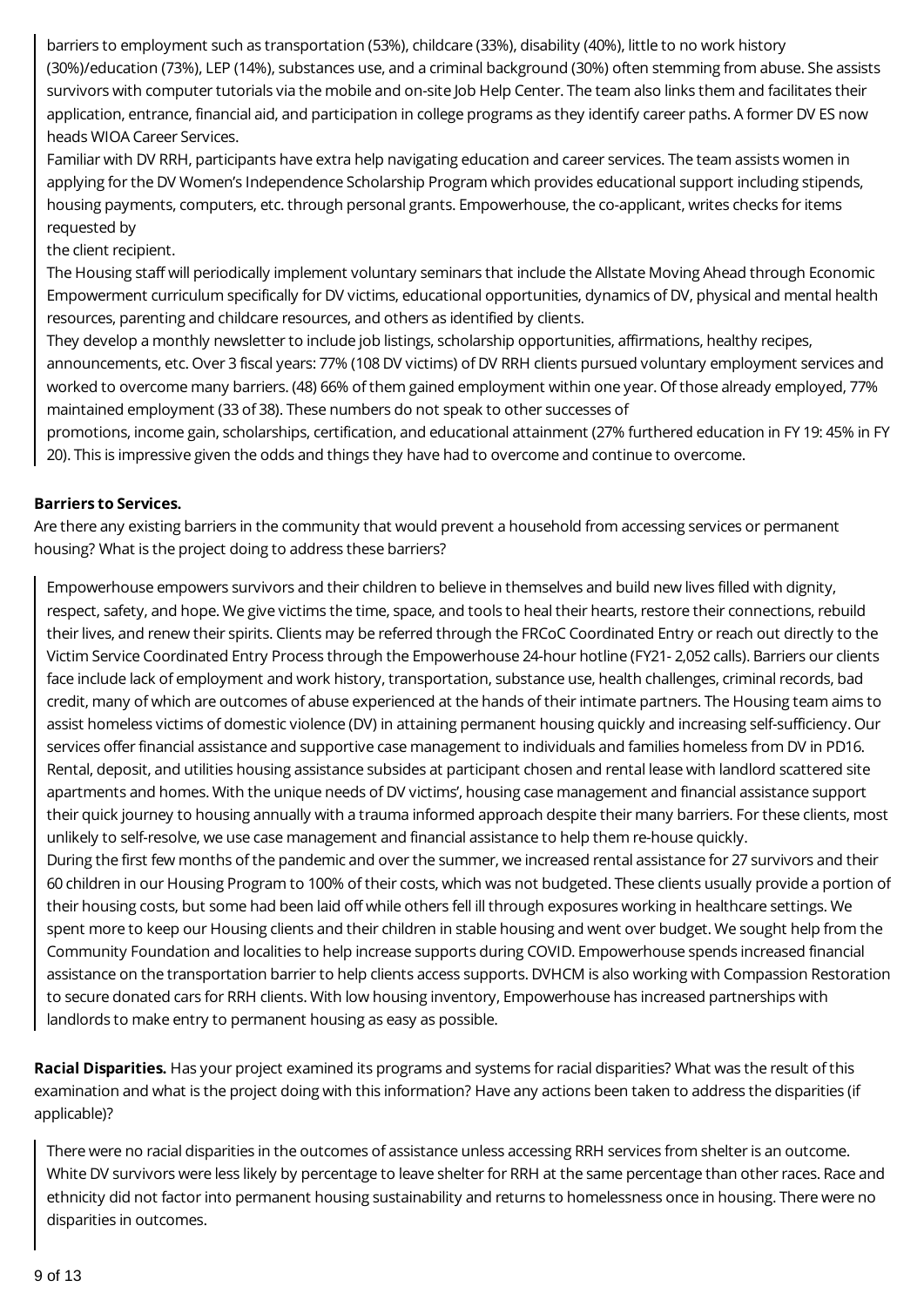There were different rates of usage in the program by race compared with the US Census 2020. Compared with the 2020 PD16 census data, African Americans (AA) are over represented in sheltering at Empowerhouse by 14% points. The same overrepresentation is present in RRH. AAs represent 34% of sheltered and housed DV survivors at Empowerhouse but they make up 20% of the 2020 Census PD16. People of Hispanic ethnicity are identified as 11% of the population in PD16 in 2020. Sheltering of this population is aligned with the census figures at Empowerhouse. In housing, people of Hispanic ethnicity make up 13% of housed DV survivors, 2% points higher than the 2020 Census. Whites make up 65% of the PD16 2020 census. They are underrepresented in shelter and housing at 47% and 36% respectively, underrepresenting in shelter by 15% and in housing by 27%. It is noted that in housing compared with shelter, 11% of housing clients refused to categorize their race while 3% refused disclosing their race in shelter.

The noted disparities are attributed to requests for shelter, qualifying in, fewer options for people of certain races to divert from homelessness through family and friends. Additionally AA women and Hispanic women are at greater risk of DV homicide in Virginia according to the Virginia Office of the Chief Medical Examiner Family Violence Fatality Surveillance data. This higher risk could contribute to AA DV survivors requesting shelter at a higher rate locally than their census rate. Their safety and the need for a safe place to go may drive over representation in sheltering. The same issues of potentially having more supports such as family or friends providing them with alternative options to shelter and housing or their self assessed risk of fatality also could play into decisions by white DV survivors to weigh their options and decide not to enter DV shelter as readily compared with their overall representation percentage wise in the PD16 2020 census figures.

Empowerhouse staff will examine and consider services aimed at increasing referrals to attorneys and increased court advocacy services specifically geared toward AA DV survivors in an effort to divert, when it is safe to do so, DV survivors to remain in their homes by accessing protective orders. Otherwise, the percentage of disparity of usage is not so high in any category to warrant a plan of action to eliminate the disparities. It is encouraging that DV survivors of color feel welcome as they turn to services available to them to increase their safety.

# **Project Staffing.**

|                                                                               | New | Renewal | Expansion |
|-------------------------------------------------------------------------------|-----|---------|-----------|
| Number of FTE Case<br>Managers Dedicated<br>to Project (could be<br>fraction) |     | .95     |           |

#### **Caseload.**

Provide the following data. These numbers will be used to calculate anticipated number of households served by the project.

|   | Ideal Caseload for 1 FTE Case Manager              | 14                                                                                                                                                                            |
|---|----------------------------------------------------|-------------------------------------------------------------------------------------------------------------------------------------------------------------------------------|
| 2 | Average Length of Stay for Project Participants    | 471                                                                                                                                                                           |
| 3 | Average Financial Assistance Cost per<br>Household | \$5,795 supports one household within 1 year.<br>Exiting households average \$11,185 over the<br>course of their entire RRH stay (more than one<br>year) during the pandemic. |

#### **Staff Capacity.**

Provide a description of project staff capacity to include experience and training. Include a list of the applicable certificates of training for direct program staff. If any staff dedicated to the project are also dedicated to other projects, explain the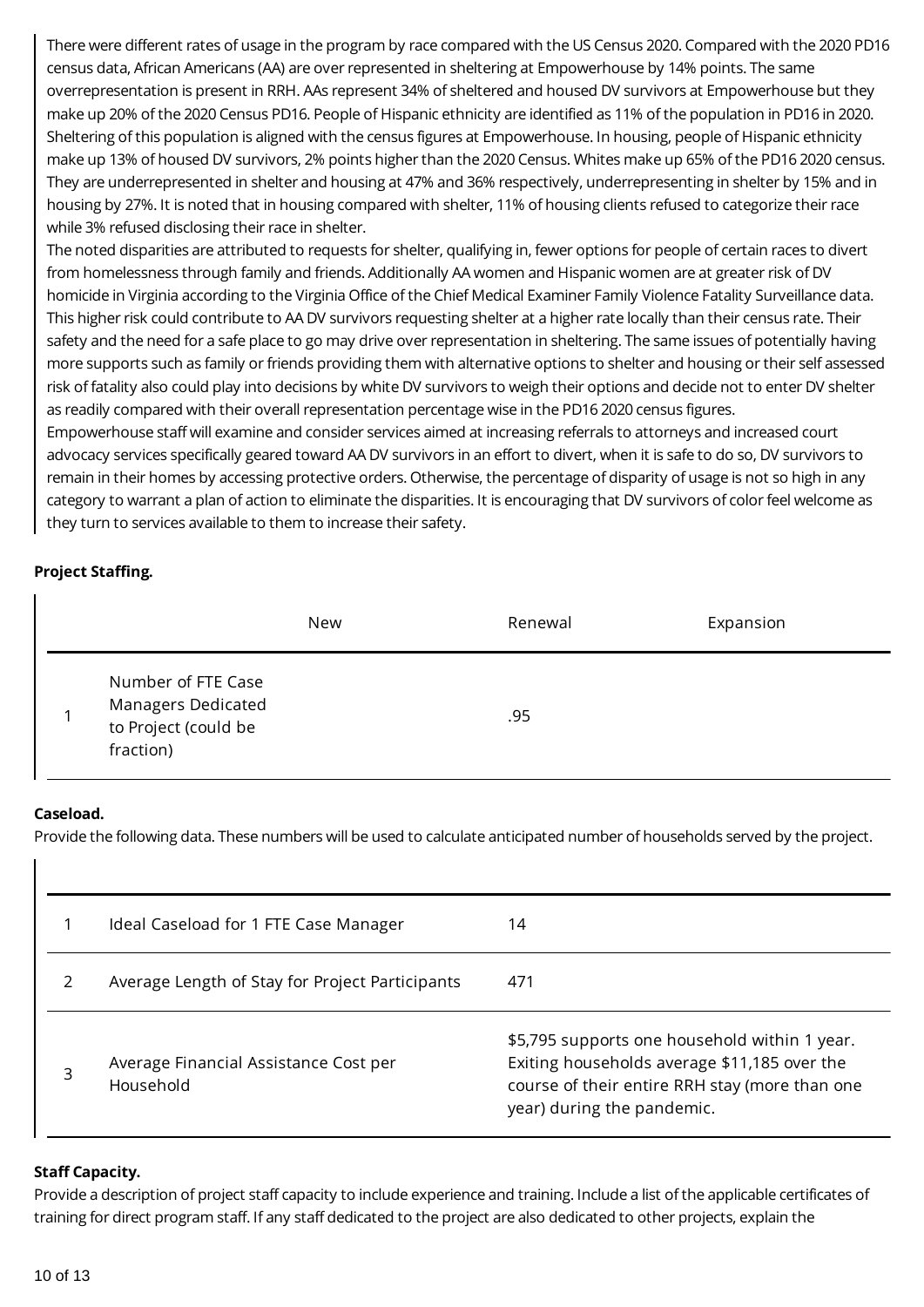breakdown of hours by project. If any portion of the funding request is to pay for a new staff position, how will the agency ensure position is filled in a timely manner?

The RRH Housing Team is led by Tammy Torres, the Assistant Director. Mrs. Torres has been with Empowerhouse for 17 years and has supervised the housing program for the past 11 years. Over the years, Mrs. Torres has completed the following training: OVW Housing, National Alliance to End Homelessness, National Network to End DV, just to name a few. She is a dedicated .1 FTE to the DV RRH service. With a vacancy for a full-time Housing Case Manager position, Mrs. Torres is currently performing housing functions with the utmost supportive and assistive skills and expertise. In addition to Mrs. Torres, Daphne McIntosh is our full-time Housing Advocate. She is a dedicated .95 FTE to DV RRH as the Empowerhouse Housing Advocate since 2010. Daphne helps prepare clients for housing, prepares invoices to pay rent and other financial support and continues to work with clients on setting and moving forward with their goals. She has received DHCD (housing), CoC (SPDAT Case Management), CVHC, VHA, National Alliance to End Homelessness (NAEH), National Network to End Domestic Violence (NNEDV) (Housing and DV) and National Center on Domestic Violence trainings (NCDV) trainings. Daphne attended Legal Aid Works- U-Visa and VAWA training and NNEDV's (OVW) Transitional Housing webinars:

- · Sexual Violence in Black Women
- · Misuse of the internet for DV victims
- · Data Breaches and Victim Service Providers
- · Building and Sustaining Partnerships
- · Safe Housing for Immigrants

Recently hired in December 2021, Kim Lally, at a dedicated .5 FTE to DV RRH as the part-time Housing Case Manager. Ms. Lally comes to us from Thurman Brisben Center, the PD16 year-round residential emergency homeless center. In addition to over 15 years of experience with working with the underserved population, Ms. Lally has completed the following training: Trauma-informed case management-SAMSA, RRH National Alliance to End Homelessness, SPDAT-Org code, CoC case management training, and the Empowerhouse DV training. Partnering with our Housing team, we have the RGI Employment Specialist (ES)- Housing program, Paola Kery, a dedicated 1FTE (not VHSP) member of the Empowerhouse's housing team. She has been ES since 2019. In the past she worked as a domestic violence advocate. She was an Empowerhouse volunteer before her position as ES. Paola also is bilingual and bicultural which helps with Latinx housing clients. Some highlights of her training:

- · Major Clarity
- · CPR/First Aid

· Tech Summit, Innovative Tech Approaches to Addressing Abuse and Safety: A Panel Discussion with Representatives From Tech Companies - Facebook, Google, Uber, Pinterest, AirBnB, Amazon NNEDV Technology Summit in Domestic Violence · OVW TH Grant Southern Meeting-Economic Security, Databases and Confidentiality, TH models, Disaster Planning, Serving Youth, Jacksonville FL

# **Organizational Capacity.**

Provide evidence of organizational capacity to administer the requested funding and implement VHSP-funded activities, to include governance, leadership, experience, and financial management. Will project activities be ready to begin on July 1, 2022?

Empowerhouse has been providing services including shelter for the past 44 years in this community as a 501(C)3 nonprofit organization since 1978. Supporting victims of domestic violence (DV) to obtain their own permanent housing with case management and rental assistance has been in place with grant funding starting in 2009. The organization currently manages 8 grants from the Federal government and State government. This includes a grant from DHCD, originally granted in the 1980s. The Federal grants are from the US Department of Justice, Office on Violence Against Women Transitional Housing Assistance for Victims of DV, Improved Criminal Justice Services, and HUD. The other competitive grants and contracts are with the Virginia Department of Criminal Justice Services and the Virginia Department of Social Services. Most of the State funding sources include some Federal funds flowing through Virginia. The Executive Director and Assistant Director (AD) provide financial management, personnel administration, programmatic functions, and grants management. They have led the organization for 17 years. The Executive Director led another out of area DV nonprofit for 5 years. The organization has written financial procedures and internal controls to account for grant funding that support the

tracking of program budgets by revenue and expenses. Treasurer's reports are routinely provided to the Finance Committee and the Board. The Executive Director (ED) reviews finances monthly and supervises grant expense reports and invoicing via reviewing reports and signing invoices. Multiple individuals are involved in the handling of funds in order to provide a separation of duties across the staff using best practices to minimize or eliminate the possibility of mishandling funds. The ED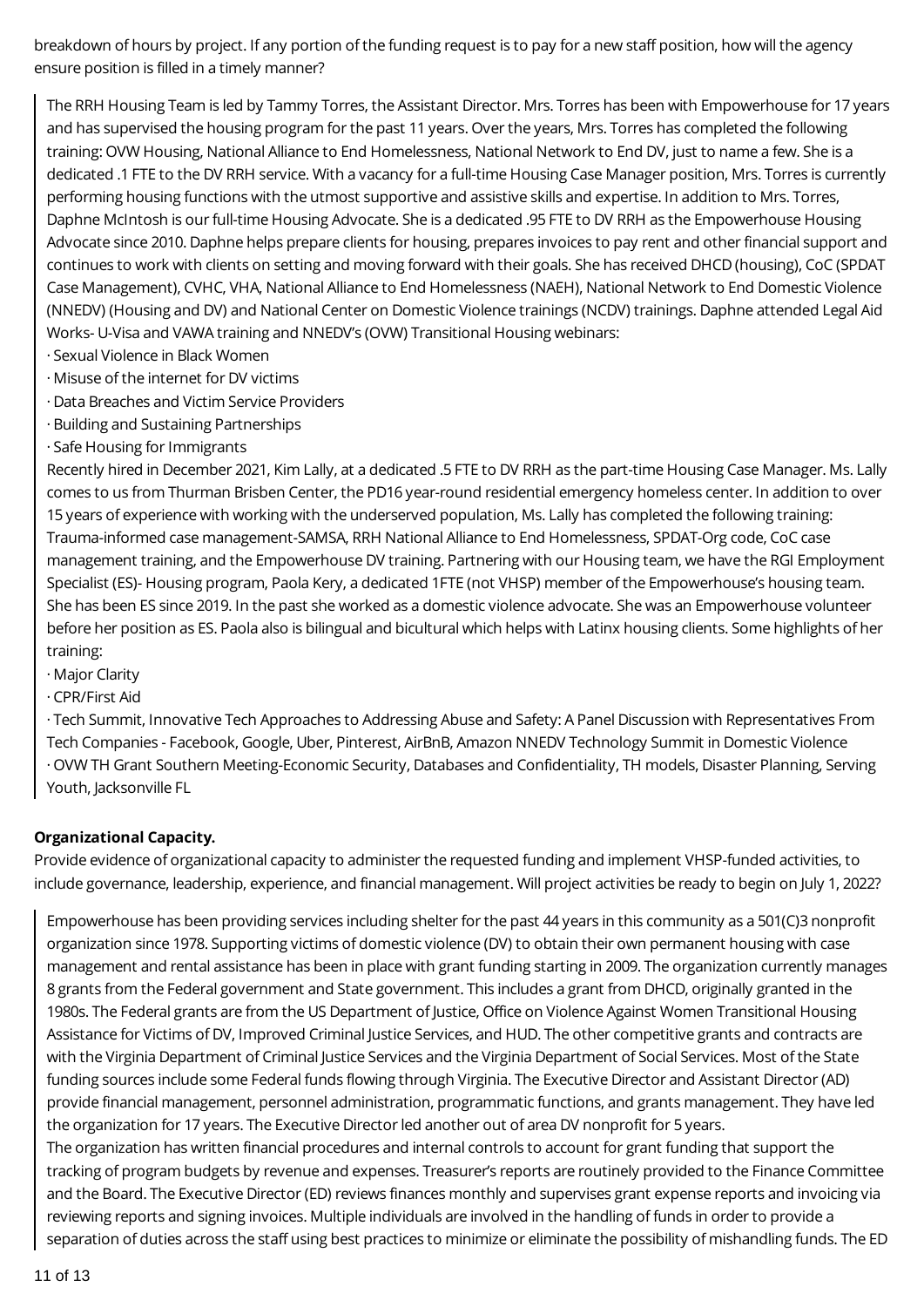and AD completed the DOJ Online Grants Financial Management Training, a 16-20 hour course. The organization has not experienced any legal proceedings or suspension of funds for any reasons by any authority. The organization has strong policies and procedures including a personnel policies manual, ethical responsibilities statement, and robust training for all staff. The board by-laws and responsibilities are routinely evaluated for updates and the board members update their conflict of interest policy annually. The Board provides expertise in areas of financial management, legal, business, sales, contracts, healthcare, and real estate.. The organization receives an external audit annually from a reputable accounting firm, Robinson, Farmer, Cox, and Associates. The organization tracks financial transactions in accounting software in an electronic ledger and tracks grant budgets additionally in an excel grant tracking spreadsheet. The organization receives periodic monitoring visits from state funders and the Federal government's Department of Justice Office on Violence Against Women which provided great verbal feedback and a written report to follow.

#### **Prior Experience.**

Describe experience in utilizing state funds, performing proposed eligible activities, and serving proposed target population.

Empowerhouse has been providing services to support DV victims including shelter for the past 44 years as a 501(C)3 nonprofit organization in the Fredericksburg, Virginia area. Supporting victims of DV to obtain their own permanent housing with case management and rental assistance has been in place with grant funding since 2009. The organization currently successfully manages 8 grants from the Federal government and State government with an annual budget of over 2 million dollars. This includes a Virginia Homeless Solutions Program (VHSP) grant from the Virginia Department of Housing and Community Development (DHCD). Funding from DHCD was originally granted in the 1980s. The Federal grants are from the US Department of Justice (DOJ), Office on Violence Against Women (OVW) providing Transitional Housing Assistance for Victims of DV, Improved Criminal Justice Services, and HUD. The other competitive grants and contracts are with the Virginia Department of Criminal Justice Services (DCJS) and the Virginia Department of Social Services (VDSS). Most of the State funding sources include some Federal funds flowing through Virginia. CARES ACT and ARPA funds were also managed and continue to be managed during the pandemic. Many of the grants require matching funds. Empowerhouse has successfully committed and utilized both private (foundations, individual donations, fundraising events) and public (local, state and federal) funding sources as match when appropriate. The VHSP, HUD and OVW grants provide funding to house DV victims through a Rapid Re-housing (RHH) model. Staff at all levels of the organization have attended multiple grants management training and topic area training nationally, in Virginia, and locally to support a housing first and housing focused approach. Empowerhouse has provided both housing case management and rental assistance to DV victims for almost 14 years supporting hundreds of households to achieve permanent housing through RRH supports. Every new volunteer and staff member is required to complete the 40-hour volunteer training, as well as additional hands-on training with a trained staff member, prior to working with clients. The housing application and program guidelines have been updated to ensure a trauma-informed and victim-centered approach and approved by the National Network to End Domestic Violence (NNEDV) as the TA provider for DOJ OVW. The Empowerhouse staff understands how overwhelming the process of obtaining and maintaining housing can be and ensures delivery of voluntary services, mindful to take a trauma-informed approach. Clients can have many barriers and may be dealing with mental illness and substance abuse concerns. The housing team understands that this may be brought on by the trauma experienced and staff let victims know that they are there to help them make informed choices to get the services that they need when they are ready.

#### **Spending Rates.**

Yes

Was the project able to fully expend 100% of the funds initially contracted for this project in FY21?

#### **Projected Spending.**

Does the project expect to fully expend 100% of the funds currently contracted for FY22?

#### **Findings.** No

Yes